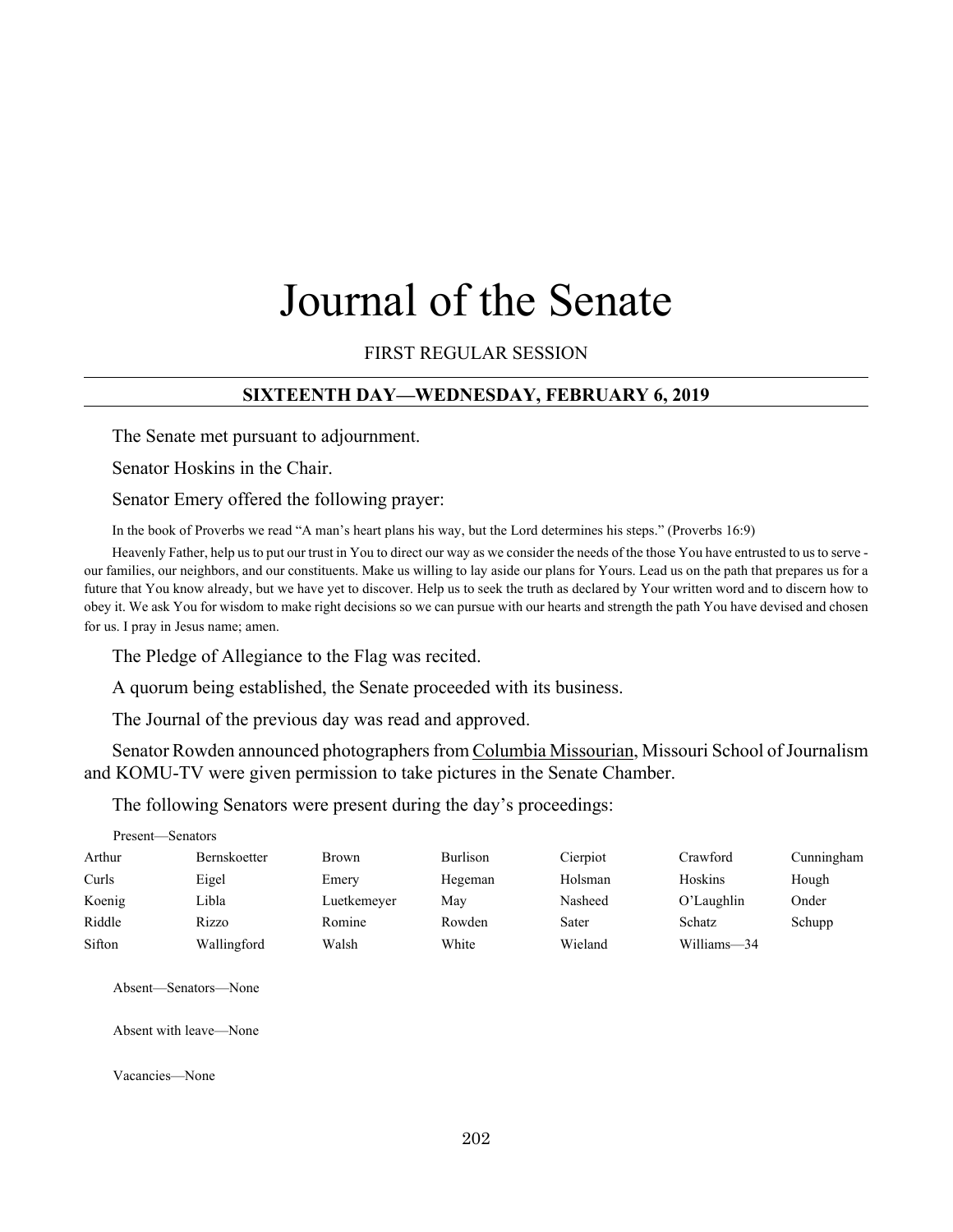#### **REMONSTRANCES**

#### Senator Rowden offered the following remonstrance:

#### SENATE REMONSTRANCE NO. 1

Whereas, the University of Missouri-Columbia has a long tradition of athletic achievement in many sports and is a member of the National Collegiate Athletic Association (NCAA); and

Whereas, student-athletes at Mizzou spend countless hours maintaining a balance at achieving both academic and athletic excellence and should be commended for their dedication and work ethic; and

Whereas, the athletic department at Mizzou became aware of irregularities involving a tutor for some of the student-athletes; and

Whereas, in response to such awareness, the athletic department and administration immediately ended any association with the tutor and began an internal investigation and engaged in a joint investigation with the NCAA; and

Whereas, the athletic department was open and forthright with both the NCAA and the Southeastern Conference about the allegations; and

Whereas, unlike other member institutions of the NCAA, Mizzou did not try to obstruct the NCAA investigation and, in fact, cooperated fully with the NCAA; and

Whereas, there was no evidence in the resulting NCAA investigation that any administrator or university personnel in any way pressured the tutor into completing the student-athletes' work; rather that the tutor acted of her own accord and the NCAA report said as much when it was written that "Missouri did the right thing" in cooperating with its investigation and found fault with the tutor who received a ten year showcause penalty; and

Whereas, despite the lack of any evidence of systemic problems in the athletic department and having the full cooperation and openness of the University, the NCAA Division I Committee on Infractions handed down a disproportionate penalty to the University of Missouri football, baseball, and softball programs, including a ban on post season play for their upcoming seasons as well as limitations on scholarships and recruiting and vacation of some wins and records; and

Whereas, the penalty is inconsistent and arbitrary when compared with the penalties handed down to other member institutions for far worse offenses and where the institution did not cooperate with the investigation; and

Whereas, this unjust and harsh penalty demonstrates the continued erosion of the credibility of the NCAA as a governing body for collegiate athletics; and

Whereas, if this unjust and harsh penalty is not reversed upon appeal by the University of Missouri, then serious questions should be asked about the continued need for the NCAA; and

Whereas, because of these onerous, unfair, and overly punitive sanctions, student-athletes who were not at fault in the least for the actions of the tutor will be the ones to suffer the punishment and deleterious effect on their collegiate athletic careers; and

Whereas, the decision of the NCAA tells other collegiate programs that doing the right thing and cooperating with an investigation should be the last resort; and

Whereas, the decision will erode what little faith many people had left in the ability of the NCAA to oversee collegiate athletics; and

Whereas, it is the duty of this body to speak out and demand the NCAA reverse its decision regarding the University of Missouri:

Now, Therefore, Be It Resolved by the members of the Missouri Senate, One-Hundredth General Assembly, First Regular Session, hereby remonstrate against the NCAA for its unfair and harsh sanctioning of the athletic department of the University of Missouri-Columbia; and

Be It Further Resolved that the Secretary of the Senate be instructed to prepare a properly inscribed copy of this resolution for Mark Emmert, President of the NCAA.

#### **RESOLUTIONS**

Senator Cunningham offered Senate Resolution No. 207, regarding Violet Watson, Mountain Grove, which was adopted.

Senator Hegeman offered Senate Resolution No. 208, regarding Olivia Zimmerman, Liberty, which was adopted.

Senator Cunningham offered Senate Resolution No. 209, regarding FMC Transport Inc., which was adopted.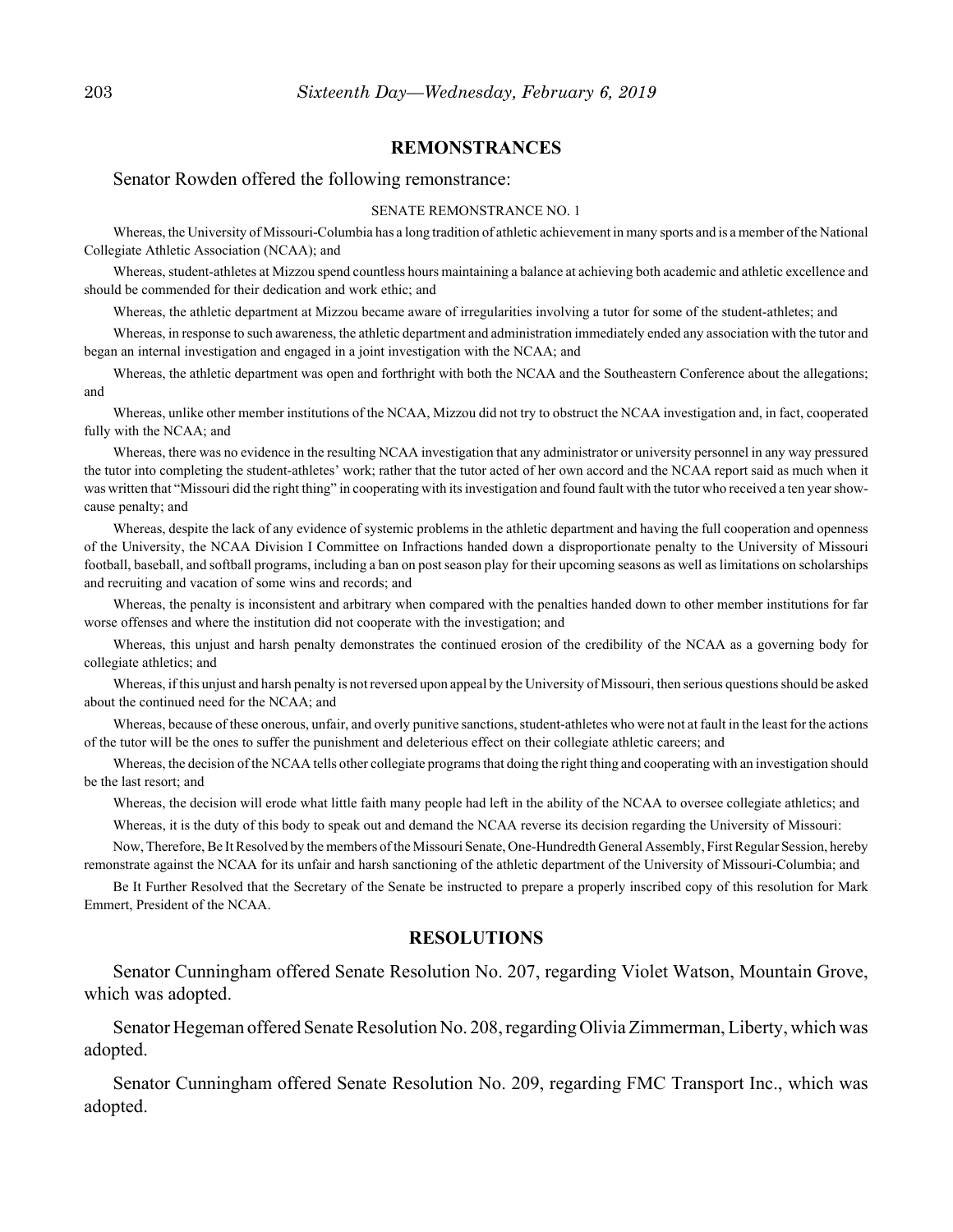Senator Brown offered Senate Resolution No. 210, regarding Walmart Transportation, which was adopted.

Senator Emery offered Senate Resolution No. 211, regarding Rose Steuck, Rockville, which was adopted.

Senator Onder offered Senate Resolution No. 212, regarding Charles Leo "Charlie" Roth, Defiance, which was adopted.

Senator Wallingford offered Senate Resolution No. 213, regarding Buchheit Logistics Inc., which was adopted.

Senator Eigel offered Senate Resolution No. 214, regarding Paul Otto "Bert" Bertman, St. Peters, which was adopted.

Senator Eigel offered Senate Resolution No. 215, regarding Norbert Daniel "Dan" Wilmes, St. Charles, which was adopted.

#### **INTRODUCTION OF BILLS**

The following Bills were read the 1st time and ordered printed:

**SB 348**–By O'Laughlin.

An Act to repeal section 290.502, RSMo, and to enact in lieu thereof one new section relating to the minimum wage rate required to be paid to employees of private religious schools.

**SB 349**–By O'Laughlin.

An Act to repeal sections 167.268 and 167.645, RSMo, and to enact in lieu thereof two new sections relating to reading intervention in schools.

#### **SB 350**–By O'Laughlin.

An Act to repeal section 441.233 and 535.010, RSMo, and to enact in lieu thereof three new sections relating to the removal of a tenant from a commercial property.

**SB 351**–By Williams.

An Act to repeal section 174.125, RSMo, and to enact in lieu thereof one new section relating to teacher training on trauma-informed approach.

#### **SB 352**–By Williams.

An Act to repeal sections 337.020, 337.025, 337.050, 337.315, 337.320, 337.507, 337.510, 337.515, 337.612, 337.615, 337.618, 337.662, 337.712, 337.715, and 337.718, RSMo, and to enact in lieu thereof sixteen new sections relating to cultural competency training for health care professionals.

#### **SB 353**–By Emery.

An Act to repeal section 195.080, RSMo, and to enact in lieu thereof one new section relating to opioid controlled substance prescriptions.

#### **SB 354**–By Cierpiot.

An Act to repeal section 407.825, RSMo, and to enact in lieu thereof two new sections relating to the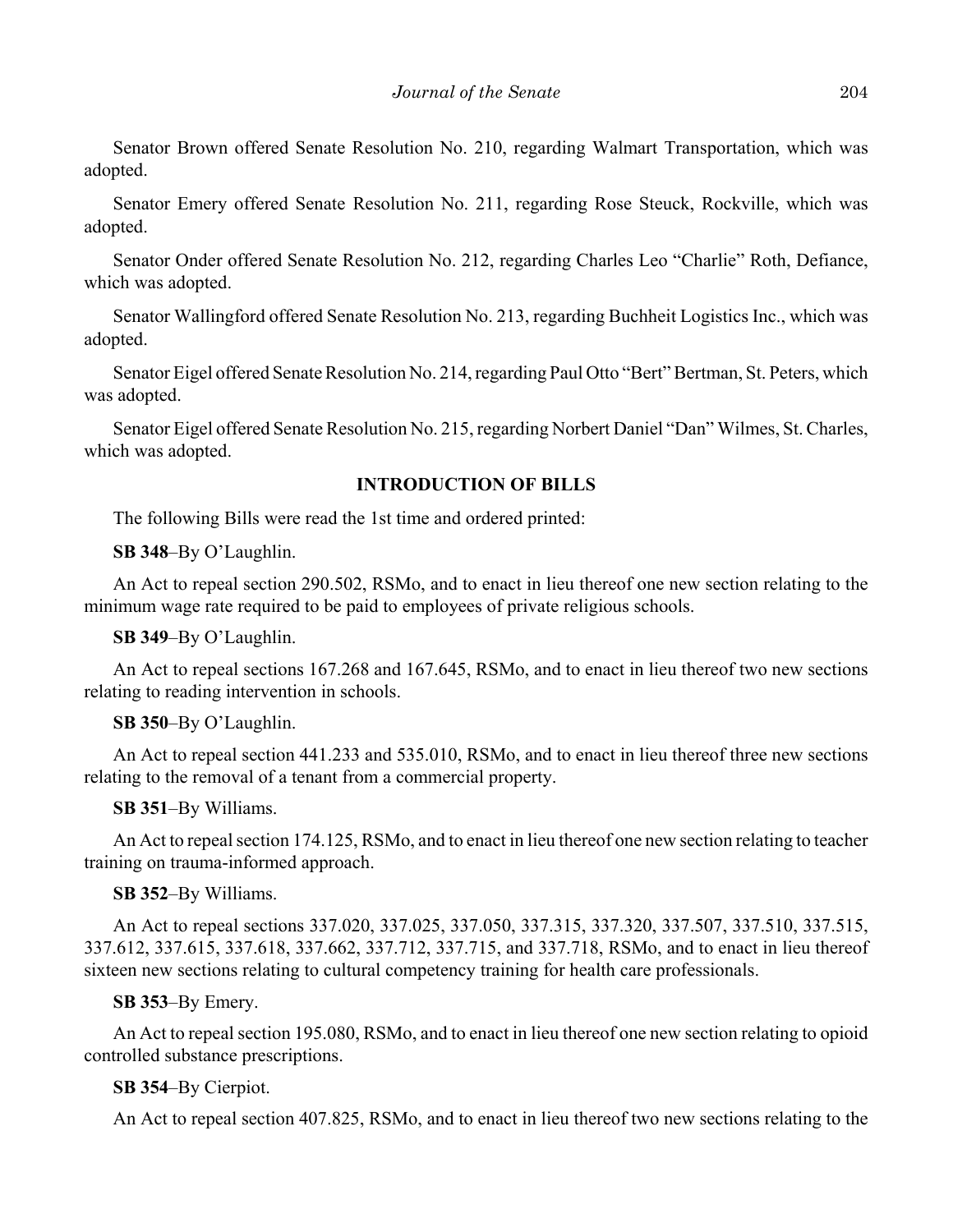motor vehicle franchise practices act.

**SB 355**–By Cierpiot.

An Act to repeal section 135.100, RSMo, and to enact in lieu thereof one new section relating to a tax credit for new business facilities.

**SB 356**–By Bernskoetter.

An Act to amend chapter 252, RSMo, by adding thereto one new section relating to poaching, with penalty provisions.

# **SECOND READING OF CONCURRENT RESOLUTIONS**

The following Concurrent Resolution was read the 2nd time and referred to the Committee indicated:

**SCR 15—**Rules, Joint Rules, Resolutions and Ethics.

On motion of Senator Rowden, the Senate recessed until 2:00 p.m.

## **RECESS**

The time of recess having expired, the Senate was called to order by Senator Hoskins.

# **SENATE BILLS FOR PERFECTION**

Senator Libla moved that **SB 20** be taken up for perfection, which motion prevailed.

On motion of Senator Libla, **SB 20** was declared perfected and ordered printed.

# **HOUSE BILLS ON THIRD READING**

## **HCS** for **HBs 448** and **206**, entitled:

An Act to amend chapter 227, RSMo, by adding thereto one new section relating to the designation of a memorial highway.

Was taken up by Senator Sifton.

On motion of Senator Sifton, **HCS** for **HBs 448** and **206** was read the 3rd time and passed by the following vote:

| YEAS—Senators |              |              |          |             |          |            |
|---------------|--------------|--------------|----------|-------------|----------|------------|
| Arthur        | Bernskoetter | <b>Brown</b> | Burlison | Cierpiot    | Crawford | Cunningham |
| Curls         | Eigel        | Emery        | Hegeman  | Holsman     | Hoskins  | Hough      |
| Koenig        | Libla        | Luetkemeyer  | May      | O'Laughlin  | Onder    | Riddle     |
| Rizzo         | Romine       | Rowden       | Sater    | Schatz      | Schupp   | Sifton     |
| Wallingford   | Walsh        | White        | Wieland  | Williams-33 |          |            |

NAYS—Senators—None

Absent—Senator Nasheed—1

Absent with leave—Senators—None

Vacancies—None

The President declared the bill passed.

On motion of Senator Sifton, title to the bill was agreed to.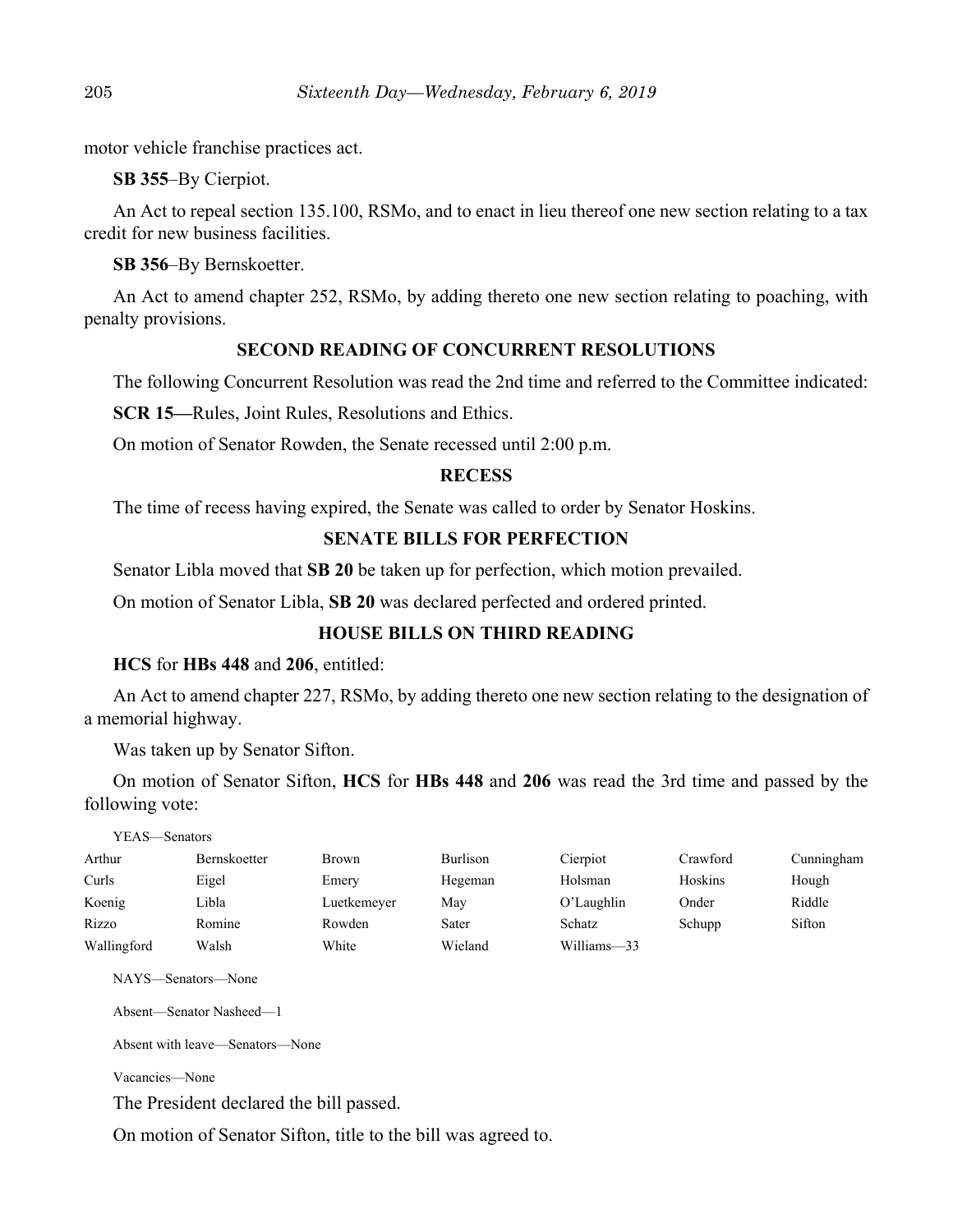Senator Sifton moved that the vote by which the bill passed be reconsidered.

Senator Rowden moved that motion lay on the table, which motion prevailed.

## **CONCURRENT RESOLUTIONS**

**SCR 2**, introduced by Senator Hegeman, entitled:

Relating to the replacement of a statue in the Statutory Hall of the Capitol of the United States.

Was taken up.

On motion of Senator Hegeman, **SCR 2** was read the 3rd time and passed by the following vote:

| YEAS—Senators |                     |              |                 |               |          |            |
|---------------|---------------------|--------------|-----------------|---------------|----------|------------|
| Arthur        | <b>Bernskoetter</b> | <b>Brown</b> | <b>Burlison</b> | Cierpiot      | Crawford | Cunningham |
| Curls         | Eigel               | Emery        | Hegeman         | Holsman       | Hoskins  | Hough      |
| Koenig        | Libla               | Luetkemeyer  | Mav             | O'Laughlin    | Onder    | Riddle     |
| Rizzo         | Romine              | Rowden       | Sater           | <b>Schatz</b> | Schupp   | Sifton     |
| Wallingford   | Walsh               | White        | Wieland         | Williams-33   |          |            |

NAYS—Senators—None

Absent—Senator Nasheed—1

Absent with leave—Senators—None

Vacancies—None

The President declared the concurrent resolution passed.

On motion of Senator Hegeman, title to the concurrent resolution was agreed to.

Senator Hegeman moved that the vote by which the concurrent resolution passed be reconsidered.

Senator Rowden moved that motion lay on the table, which motion prevailed.

## **RESOLUTIONS**

Senator White offered Senate Resolution No. 216, regarding Chase Shockley, Carthage, which was adopted.

Senator Libla offered Senate Resolution No. 217, regarding Three Rivers College, Poplar Bluff, which was adopted.

# **COMMUNICATIONS**

President Pro Tem Schatz submitted the following:

February 5, 2019 Ms. Adriane Crouse Secretary of the Missouri Senate State Capitol, Room 325 Jefferson City, MO 65101 Dear Ms. Crouse: Pursuant to RSMo 160.254, I am appointing Senators Ed Emery, Cindy O'Laughlin, and Andrew Koenig to replace Senators Rowden, Dan Hegeman, and Paul Wieland on the Joint Committee on Education.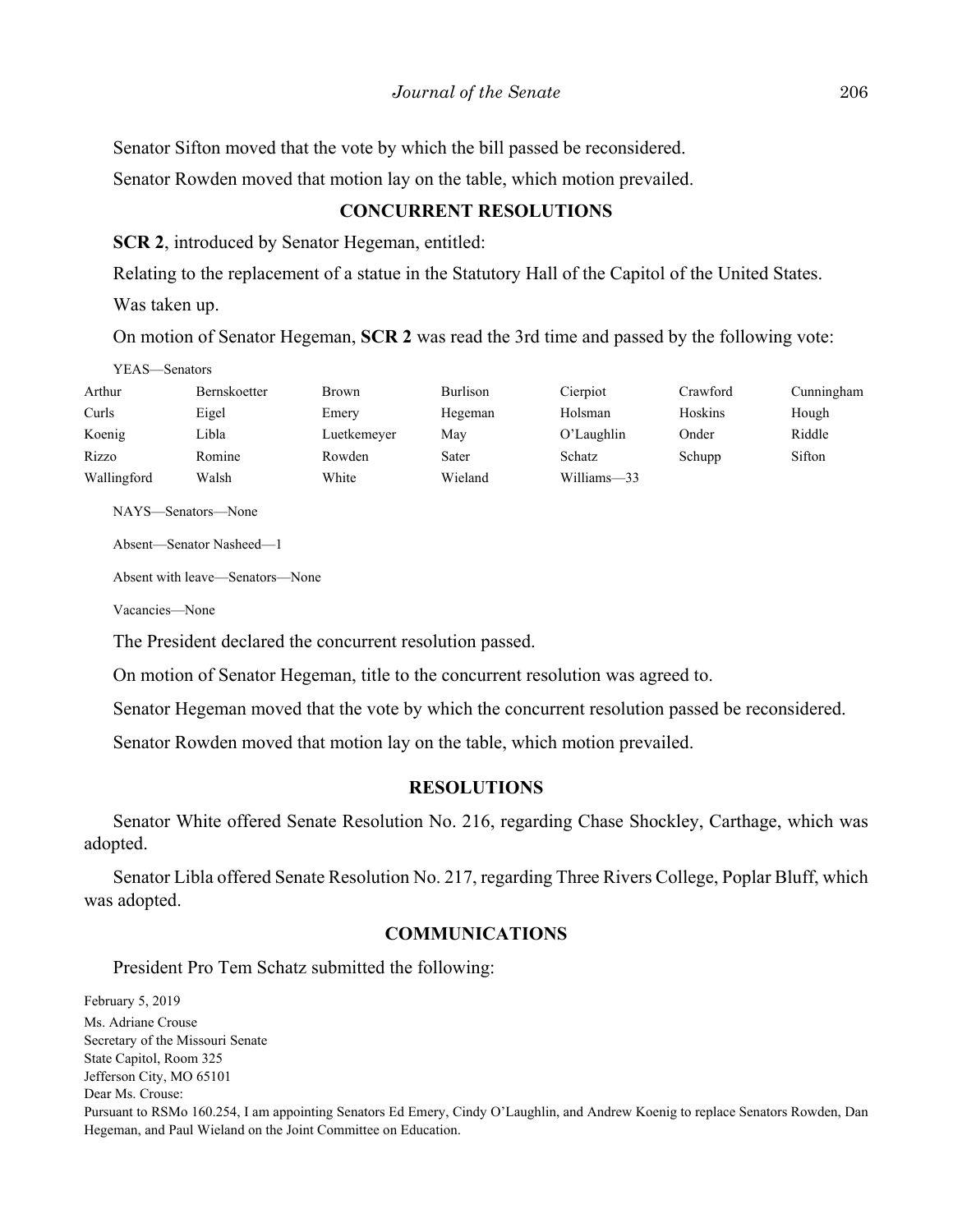Please do not hesitate to contact my office if you have any questions. Sincerely,

Dave Schatz President Pro Tem

Also,

February 6, 2019

Ms. Adriane Crouse Secretary of the Missouri Senate State Capitol, Room 325 Jefferson City, MO 65101

Dear Ms. Crouse:

Pursuant to RsMO 680.200, I am reappointing Senator Ed Emery for a new term on the Midwest Interstate Passenger Rail Commission.

Please do not hesitate to contact my office if you have any questions.

Sincerely,

Dave Schatz President Pro Tem

Also,

February 6, 2019

Ms. Adriane Crouse Secretary of the Missouri Senate State Capitol, Room 325 Jefferson City, MO 65101

Dear Ms. Crouse:

Pursuant to RSMo 104.160, I am appointing Senator Mike Bernskoetter to fill my position on the Missouri Department of Transportation and Highway Patrol Employees' Retirement System Board of Trustees.

Please do not hesitate to contact my office if you have any questions.

Sincerely,

Dave Schatz President Pro Tem

Also,

February 6, 2019

Ms. Adriane Crouse Secretary of the Missouri Senate State Capitol, Room 325 Jefferson City, MO 65101

Dear Ms. Crouse:

Pursuant to RSMo 21.553, I am appointing Senator Mike Bernskoetter to replace former Senator Rob Schaaf on the Joint Committee on Public Employee Retirement.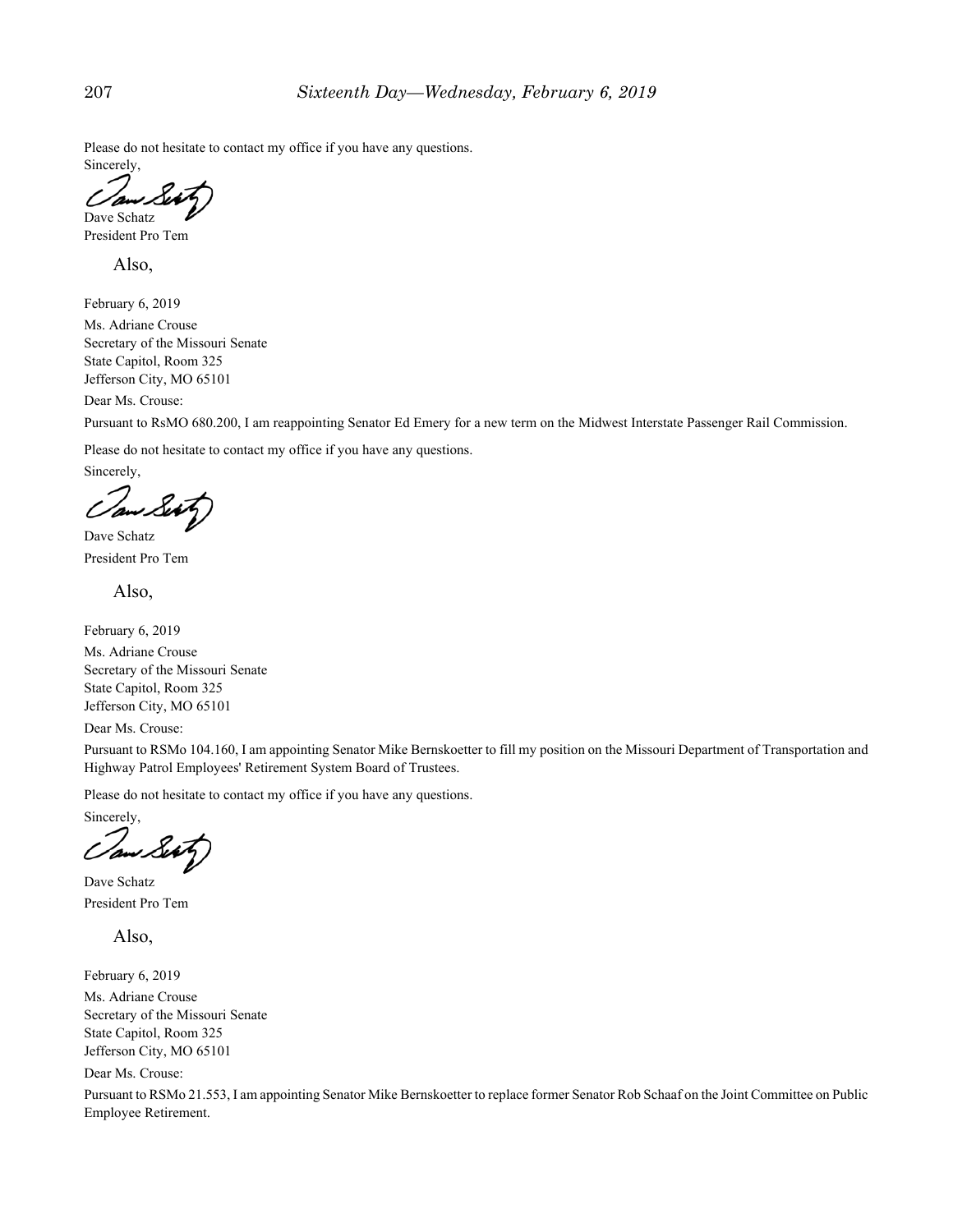Please do not hesitate to contact my office if you have any questions.

Sincerely,

Dave Schatz President Pro Tem

#### **INTRODUCTIONS OF GUESTS**

Senator O'Laughlin introduced to the Senate, Beth Summers, Macon; and Makayla Garza, Shelbina, representatives of Family, Career and Community Leaders of America.

Senator Sifton introduced to the Senate, Dean and Linda Hermann Wimpfheimer, St. Louis County.

Senator Brown introduced to the Senate, Police Chief Sean Fagan, Rolla.

Senator Schupp introduced to the Senate, Abygail Ruether, Troy; and Nova Girten, Tipton, representatives of Missouri Family, Career and Community Leaders of America.

Senator White introduced to the Senate, Mary Hayes, Cassville, representative of Family, Career and Community Leaders of America.

Senator Crawford introduced to the Senate, representatives of the American College of Obstetricians and Gynecologists; representatives of the Missouri Hospice and Palliative Care Association; and Kaylee Pipes, Osceola, and Madison Atkinson, Buffalo, representatives of Family, Career and Community Leaders of America.

Senator Williams introduced to the Senate, Dr. Jeff Pittman, St. Louis.

Senator Riddle introduced to the Senate, Luc Bronaugh, Montgomery City, representative of Family, Career and Community Leaders of America.

Senator Wallingford introduced to the Senate, Emily Pickett, Zalma.

Senator Rowden introduced to the Senate, Catherine Mayhan and Bethany Eppinger, Columbia.

Senator Cunningham introduced to the Senate, Edward Hansford, Thayer, representative of Family, Career and Community Leaders of America.

Senator Cunningham introduced to the Senate, the Physician of the Day, Dr. Nathaniel Barbe, M.S., D.O., Mountain Grove.

Senator Hoskins introduced to the Senate, Brittney Kerley, representative of Family, Career and Community Leaders of America; and Crystall Narr, Amy Mason, Ed Douglas, Darin Chappell and Amy Supple, representatives of the Chillicothe Chamber of Commerce.

Senator Curls introduced to the Senate, Kari Russell, Macon.

Senator Brown introduced to the Senate, Alan Gerson and Doyle Edwards, Rolla.

On motion of Senator Rowden, the Senate adjourned under the rules.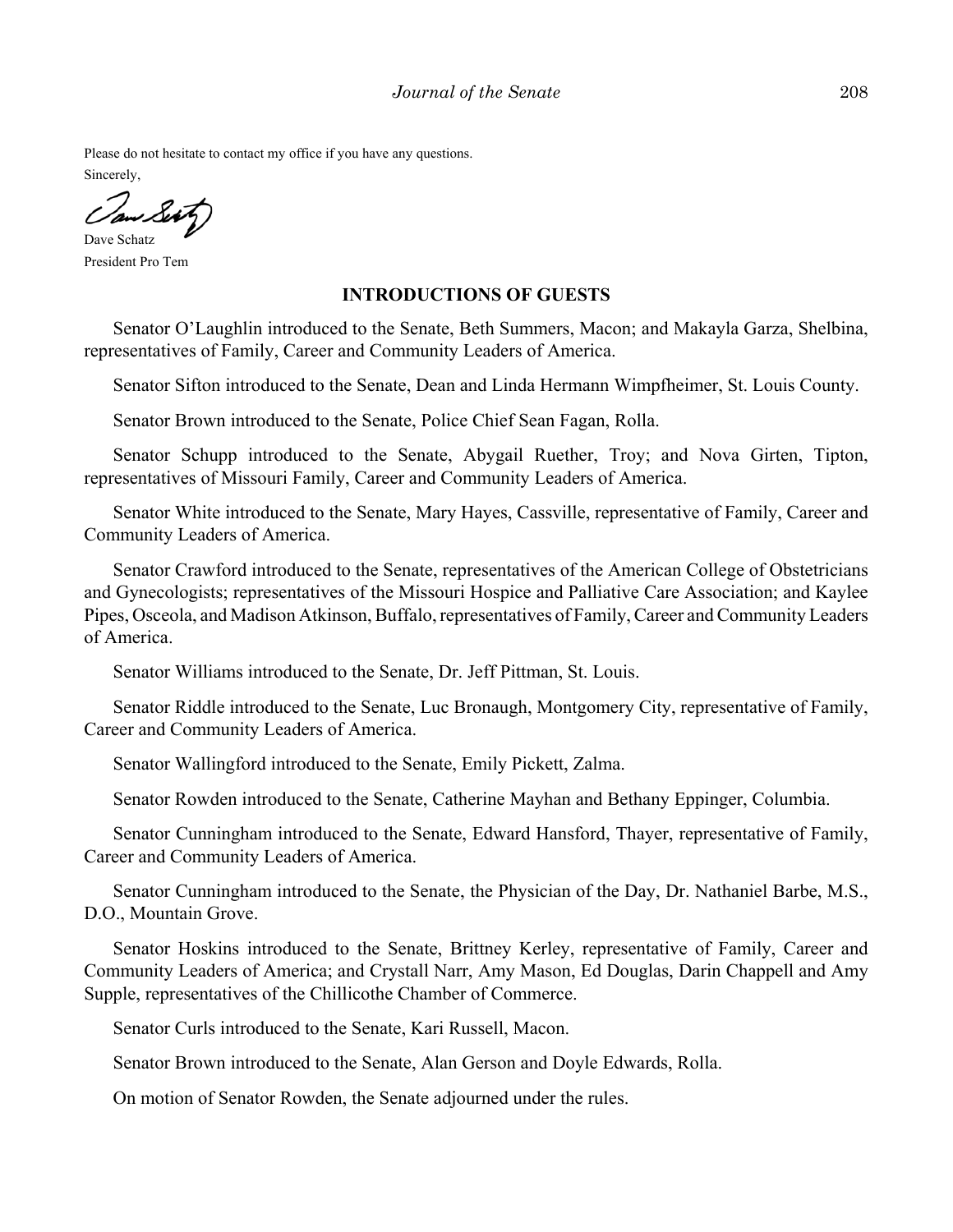## SENATE CALENDAR

#### SEVENTEENTH DAY–THURSDAY, FEBRUARY 7, 2019

## FORMAL CALENDAR

#### SECOND READING OF SENATE BILLS

SB 221-Crawford SB 222-Hough SB 223-Brown SB 224-Luetkemeyer SB 225-Curls SB 226-Sater SB 227-Sater SB 228-Sater SB 229-Crawford SB 230-Crawford SB 231-Hough SB 232-Sater SB 233-Sater SB 234-White SB 235-White SB 236-White SB 237-White SB 238-Emery SB 239-White SB 240-White SB 241-Rizzo SB 242-Walsh SB 243-Walsh SB 244-Walsh SB 245-Walsh SB 246-Hough SB 247-Hough SB 248-Brown SB 249-Koenig SB 250-Koenig SB 251-Koenig

SB 252-Wieland SB 253-Sater SB 254-Bernskoetter SB 255-Bernskoetter SB 256-Hegeman SB 257-Hoskins SB 258-Wallingford SB 259-Romine SB 260-Onder SB 261-Nasheed SB 262-Sater SB 263-Schupp SB 264-Crawford SB 265-Luetkemeyer SB 266-Wieland SB 267-Wieland SB 268-Wieland SB 269-Eigel SB 270-White and Crawford SB 271-Emery SB 272-Emery SB 273-Emery SB 274-Sater SB 275-Sater SB 276-Rowden SB 277-Crawford SB 278-Wallingford SB 279-Onder and Emery SB 280-Sater SB 281-Brown SB 282-Brown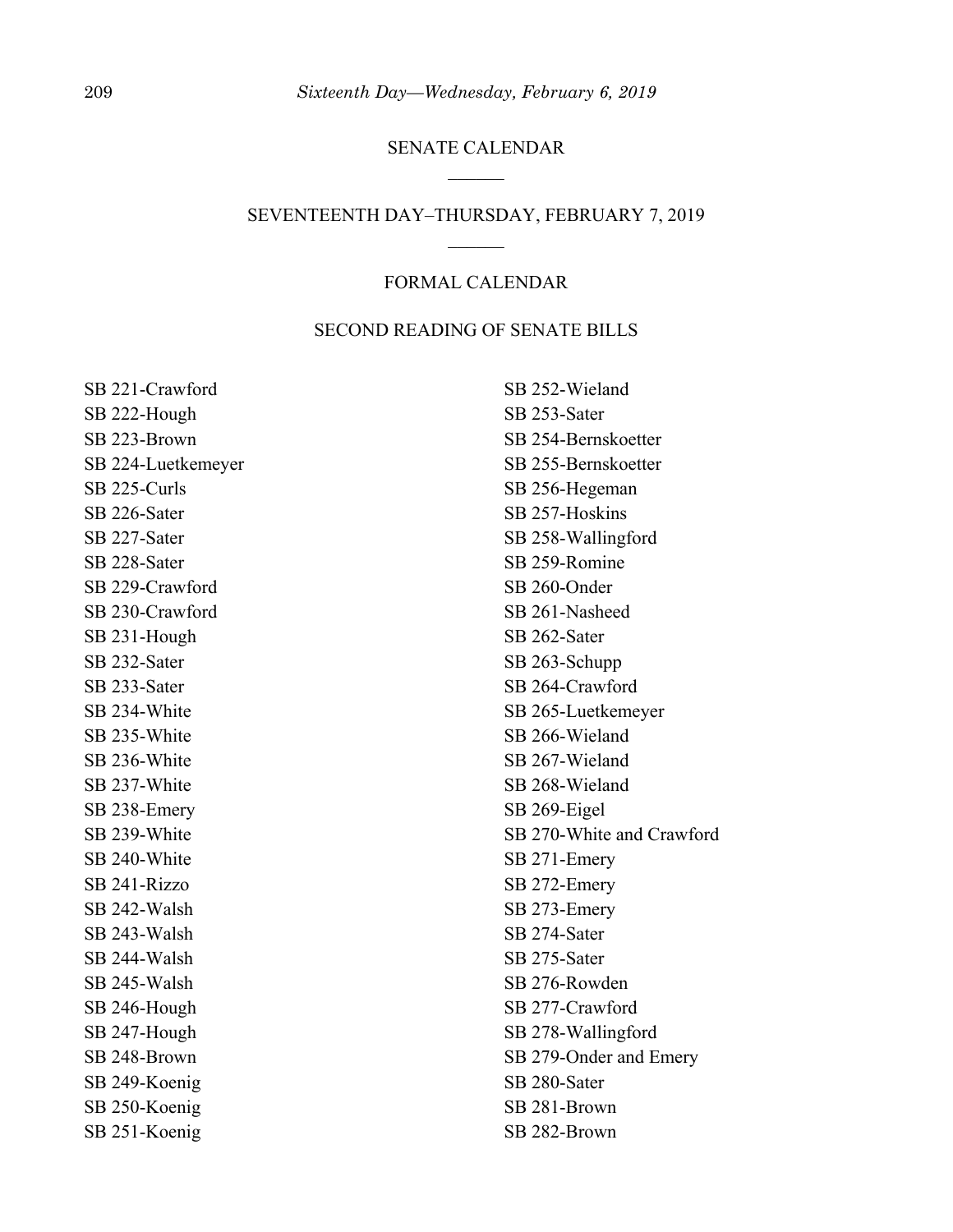SB 283-Hoskins SB 284-Hoskins SB 285-Hough SB 286-Hough SB 287-Wieland SB 288-Wieland SB 289-Wieland SB 290-Brown SB 291-Wallingford SB 292-Eigel SB 293-Hough SB 294-Hough SB 295-Hough SB 296-Cierpiot SB 297-White SB 298-White SB 299-Rizzo, et al SB 300-Eigel SB 301-Eigel SB 302-Wallingford SB 303-Riddle SB 304-Riddle SB 305-Riddle SB 306-White SB 307-Cierpiot SB 308-Onder SB 309-Sater SB 310-Arthur SB 311-Nasheed SB 312-Eigel SB 313-Onder SB 314-Burlison SB 315-Burlison SB 316-Burlison SB 317-Burlison SB 318-Burlison SB 319-Wieland SB 320-Hough SB 321-Hegeman SB 322-Bernskoetter SB 323-Hough SB 324-Arthur SB 325-Crawford SB 326-Sater SB 327-Luetkemeyer SB 328-Burlison SB 329-Burlison SB 330-Brown SB 331-Brown SB 332-Brown SB 333-Rizzo SB 334-Onder SB 335-Onder SB 336-Schupp SB 337-Wieland SB 338-Wieland SB 339-Wieland SB 340-Wieland SB 341-Wieland SB 342-Curls SB 343-Eigel SB 344-Eigel SB 345-Koenig, et al SB 346-Schupp SB 347-Burlison SB 348-O'Laughlin SB 349-O'Laughlin SB 350-O'Laughlin SB 351-Williams SB 352-Williams SB 353-Emery SB 354-Cierpiot SB 355-Cierpiot SB 356-Bernskoetter SJR 16-Sifton SJR 17-Nasheed SJR 18-Cunningham SJR 19-Nasheed SJR 20-Koenig